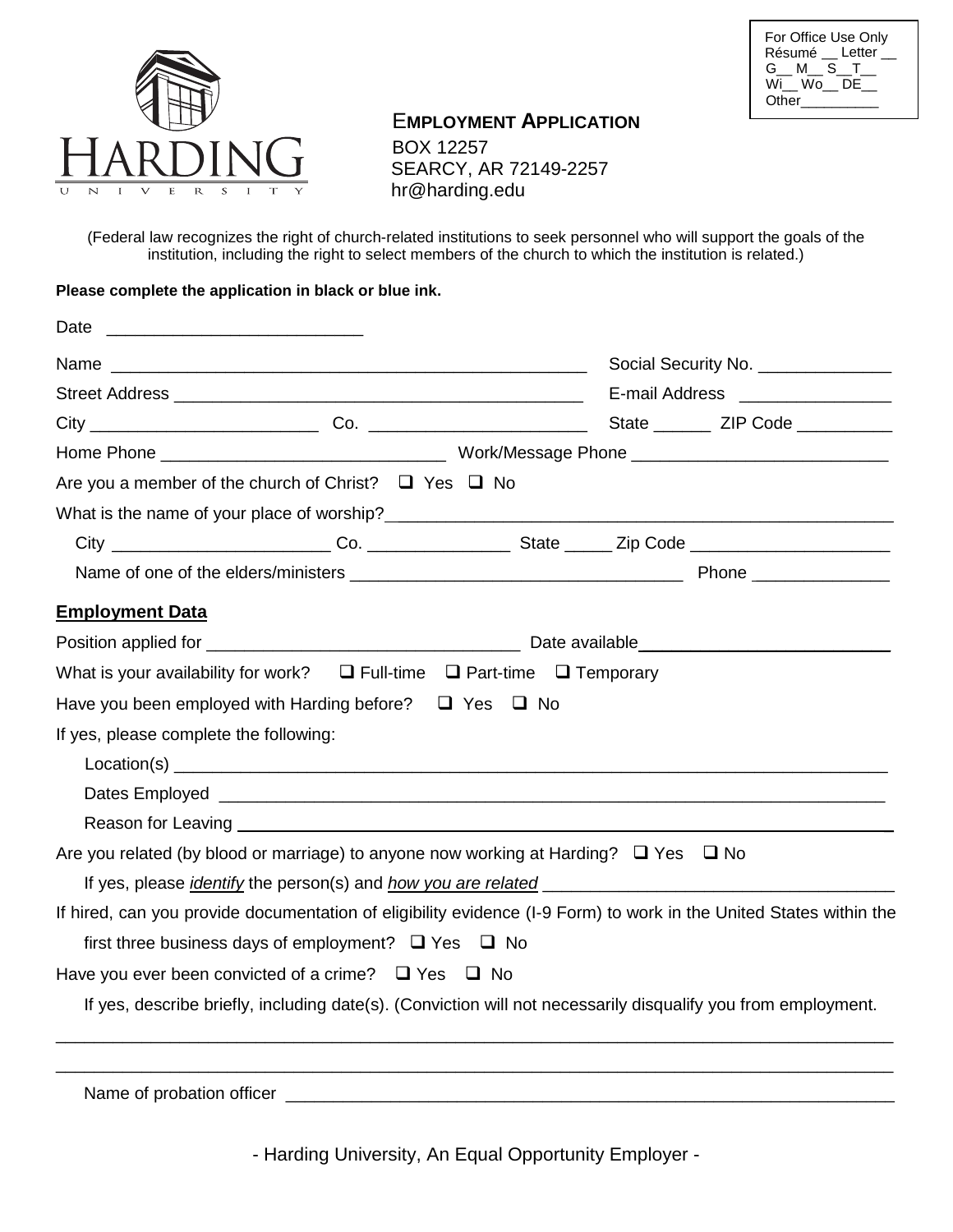# **Educational Data**

| Name and Address of School     | Major | Did You<br>Graduate? | Degree or Certificate Received |
|--------------------------------|-------|----------------------|--------------------------------|
| High School/GED _____________  |       | $\Box$ Yes $\Box$ No |                                |
| College ______________________ |       | $\Box$ Yes $\Box$ No |                                |
| Grad School __________________ |       | $\Box$ Yes $\Box$ No |                                |
| Other School(s) ______________ |       | $\Box$ Yes $\Box$ No |                                |
|                                |       |                      |                                |

**Office Machines and Office Skills**<br>Designate office equipment you have operated and indicate number of years of experience with each.

| $\Box$ Personal computer | Years       | Which type?<br>the company of the company of | Ten-key Calculator | Years | By touch ________ |
|--------------------------|-------------|----------------------------------------------|--------------------|-------|-------------------|
| $\Box$ Word processor    | Years       | Speed (wpm)                                  | Other software     |       |                   |
| □ Word Years             | Excel Years | PowerPoint Years                             | Other equipment    |       |                   |
|                          |             |                                              |                    |       |                   |

Indicate below other relevant experiences, skills, and qualifications (i.e., word processing/computer software and/or languages).  $\overline{\phantom{a}}$  , and the contribution of the contribution of the contribution of the contribution of the contribution of the contribution of the contribution of the contribution of the contribution of the contribution of the

 $\_$  , and the contribution of the contribution of the contribution of the contribution of the contribution of  $\sim$ 

**Work History:** If there are more employers than space provided for, please indicate them on an attached sheet.

# **Current Employer Information**

|                           | May we contact your current employer? $\Box$ Yes $\Box$ No |                                                                                                    |                                                          |
|---------------------------|------------------------------------------------------------|----------------------------------------------------------------------------------------------------|----------------------------------------------------------|
|                           |                                                            |                                                                                                    |                                                          |
|                           |                                                            |                                                                                                    |                                                          |
| <b>Previous Employers</b> |                                                            |                                                                                                    |                                                          |
|                           |                                                            |                                                                                                    |                                                          |
|                           |                                                            |                                                                                                    | Beginning Salary _____________ Ending Salary ___________ |
|                           | City Co. State Co.                                         |                                                                                                    |                                                          |
|                           |                                                            |                                                                                                    |                                                          |
|                           |                                                            |                                                                                                    |                                                          |
|                           |                                                            | Departure $\Box$ Voluntary $\Box$ Involuntary (Please provide an explanation for either category.) |                                                          |
|                           |                                                            |                                                                                                    |                                                          |
|                           |                                                            |                                                                                                    |                                                          |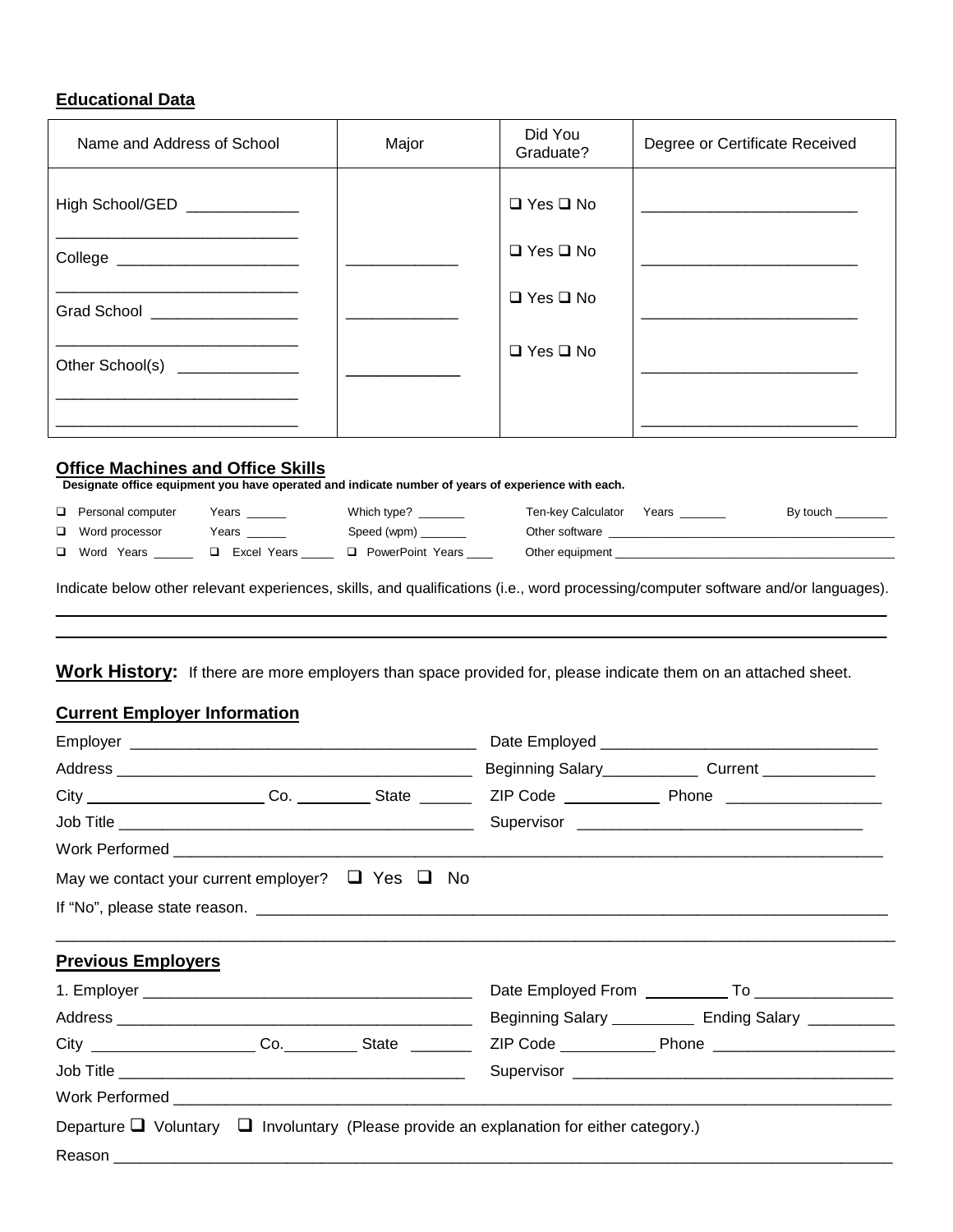|  |                                                                                                    | Beginning Salary _____________ Ending Salary ___________                                                       |
|--|----------------------------------------------------------------------------------------------------|----------------------------------------------------------------------------------------------------------------|
|  |                                                                                                    |                                                                                                                |
|  |                                                                                                    |                                                                                                                |
|  |                                                                                                    |                                                                                                                |
|  | Departure $\Box$ Voluntary $\Box$ Involuntary (Please provide an explanation for either category.) |                                                                                                                |
|  |                                                                                                    |                                                                                                                |
|  |                                                                                                    |                                                                                                                |
|  |                                                                                                    |                                                                                                                |
|  |                                                                                                    |                                                                                                                |
|  |                                                                                                    |                                                                                                                |
|  |                                                                                                    | Beginning Salary _____________ Ending Salary ___________                                                       |
|  |                                                                                                    |                                                                                                                |
|  |                                                                                                    |                                                                                                                |
|  |                                                                                                    |                                                                                                                |
|  | Departure $\Box$ Voluntary $\Box$ Involuntary (Please provide an explanation for either category.) |                                                                                                                |
|  |                                                                                                    |                                                                                                                |
|  |                                                                                                    |                                                                                                                |
|  |                                                                                                    |                                                                                                                |
|  |                                                                                                    |                                                                                                                |
|  |                                                                                                    |                                                                                                                |
|  |                                                                                                    |                                                                                                                |
|  |                                                                                                    |                                                                                                                |
|  |                                                                                                    | Beginning Salary _____________ Ending Salary __________                                                        |
|  |                                                                                                    |                                                                                                                |
|  |                                                                                                    |                                                                                                                |
|  |                                                                                                    |                                                                                                                |
|  | Departure $\Box$ Voluntary $\Box$ Involuntary (Please provide an explanation for either category.) |                                                                                                                |
|  |                                                                                                    |                                                                                                                |
|  |                                                                                                    |                                                                                                                |
|  |                                                                                                    |                                                                                                                |
|  |                                                                                                    |                                                                                                                |
|  |                                                                                                    |                                                                                                                |
|  |                                                                                                    | Beginning Salary ______________ Ending Salary ___________                                                      |
|  |                                                                                                    | City ______________________Co.____________State _____________ZIP Code ____________Phone ______________________ |
|  |                                                                                                    |                                                                                                                |
|  |                                                                                                    |                                                                                                                |
|  |                                                                                                    |                                                                                                                |
|  | Departure $\Box$ Voluntary $\Box$ Involuntary (Please provide an explanation for either category.) |                                                                                                                |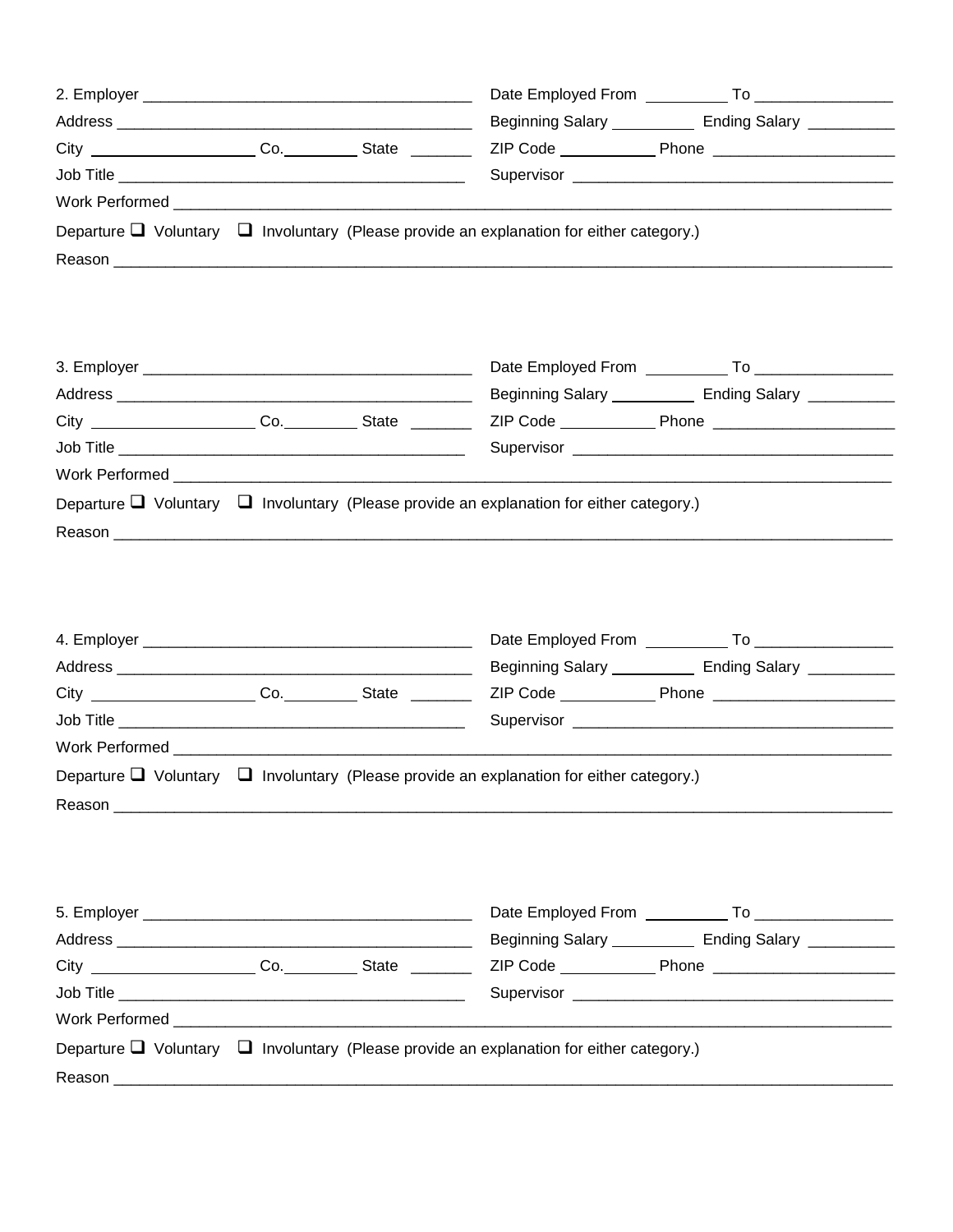# *Authorization for Reference*

For each employer previously named in this application, except my current employer if so limited on this application, I authorize Harding University to obtain from such employer work-related information regarding my qualifications and fitness for all Harding jobs for which I might be considered. I also authorize Harding University to inquire into all statements I have made on this application. I understand and agree that my failure to identify any employer(s) may result in this application not being considered. I authorize Harding University to request character references from the congregation I attend.

## **Employment is At Will**

I also understand that, if employed, I can resign at any time and for any reason and that Harding University may release me at any time and for any reason or no reason.

## **Employee Handbook**

I recognize that, if employed, I am obligated to abide by and am subject to all rules, terms, conditions, and regulations of the Harding University Employee Handbook, as amended from time to time.

## **Verification of Identity and Work Authorization**

I understand that an offer of employment is contingent upon my completing the Homeland Security Employment Eligibility Verification (Form I-9) and providing documents to verify my identity and employment eligibility as required by law on the first day of work. When completing the Form I-9, I understand I will be required to attest that I am a citizen or national of the United States, a lawful permanent resident, or an alien authorized to work. All new employees will be required to produce documentation.

## **Statements in this Application are True**

I attest that all statements made on this application are true and correct. I understand that false statements made intentionally on this form or any of my other application materials would eliminate me from further consideration for employment or, if employed by Harding University, would be grounds for my dismissal.

\_\_\_\_\_\_\_\_\_\_\_\_\_\_\_\_\_\_\_\_\_\_\_\_\_\_\_\_\_\_\_\_\_\_\_\_\_\_\_\_\_\_\_\_\_\_\_\_\_\_\_\_\_\_\_\_ \_\_\_\_\_\_\_\_\_\_\_\_\_\_\_\_\_\_\_\_\_\_\_\_\_\_\_\_\_\_\_\_\_\_\_\_\_\_\_

Applicant's Signature **Date Signed** Applicant's Signature **Date Signed** 

For your application to be considered, check the following boxes:

 $\Box$  I have completed the application.

- $\Box$  I have signed the application.
- I have signed the Authorization to Release Reference Information form.
- $\Box$  I have signed the Employment Reference form.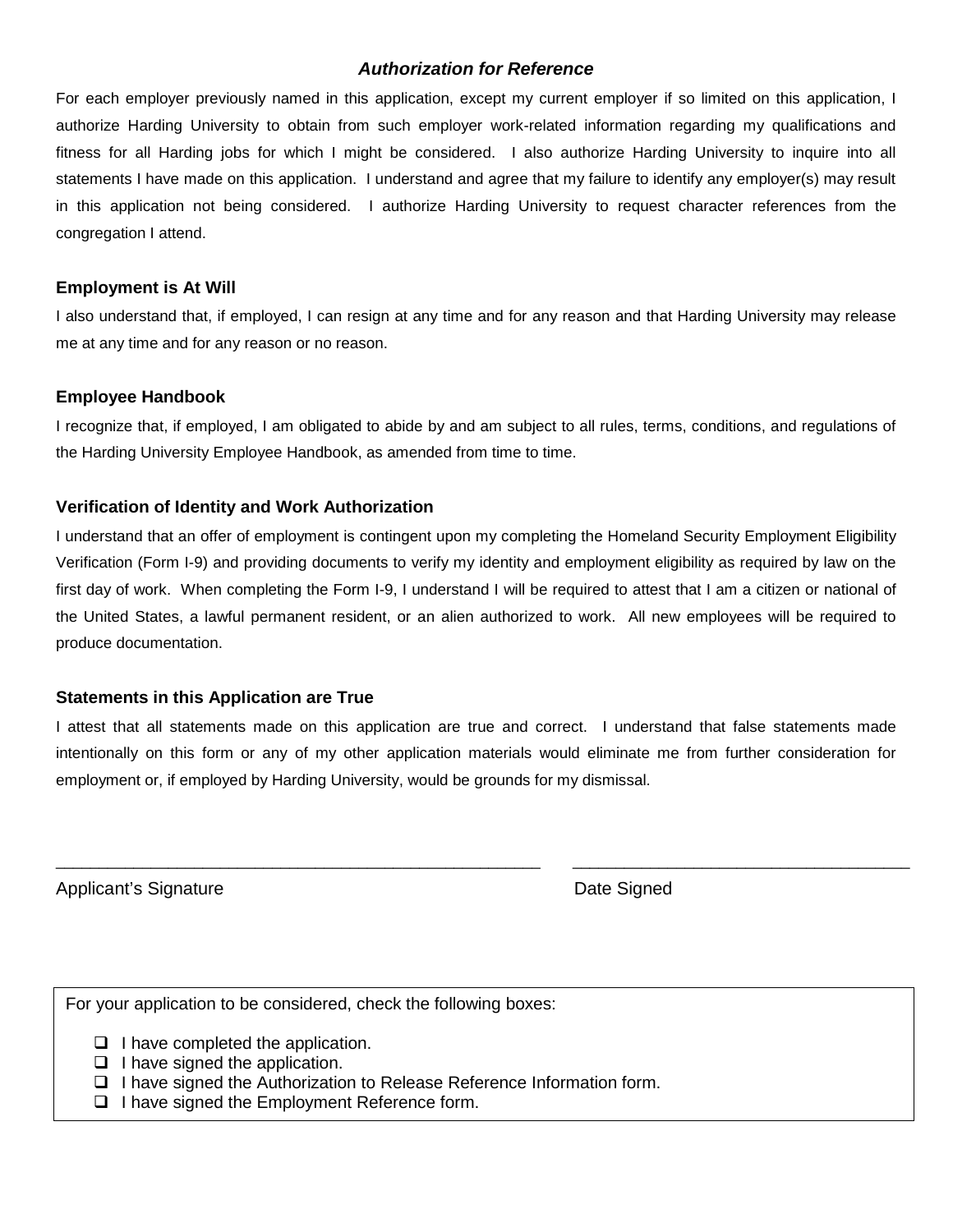# **Employment Reference With Consent and Release\***

*Applicant: Please complete only through your signature. Do NOT send this to your employer(s). A reference will be requested from your employer(s) by Human Resources or the hiring supervisor.*

|                                                                                       | *****The following is to be completed by the current or former employer.*****                                                                                                                                                                                                                                                                                                                                                        |          |
|---------------------------------------------------------------------------------------|--------------------------------------------------------------------------------------------------------------------------------------------------------------------------------------------------------------------------------------------------------------------------------------------------------------------------------------------------------------------------------------------------------------------------------------|----------|
| providing job information about current or former employees to prospective employers. | Instructions: The individual named above has applied for employment with Harding University. Please<br>respond candidly to the requests for information listed below and return your written responses via either<br>facsimile or U.S. Mail. This Employment Reference With Consent and Release is intended to comply with<br>Arkansas Act 1474 of 1999, an Act to provide current and former business employers with protection for |          |
| Previous or Current Employer                                                          | Address                                                                                                                                                                                                                                                                                                                                                                                                                              |          |
| City                                                                                  | <b>State</b>                                                                                                                                                                                                                                                                                                                                                                                                                         | ZIP Code |
| Phone: $($ and $)$                                                                    | Fax: $($ and $)$                                                                                                                                                                                                                                                                                                                                                                                                                     |          |
|                                                                                       |                                                                                                                                                                                                                                                                                                                                                                                                                                      |          |
| Completed by: Signature                                                               | <b>Print Name</b><br>Date                                                                                                                                                                                                                                                                                                                                                                                                            |          |
| Date and duration of employment:                                                      | Is the applicant eligible for rehire? _____Yes _____No _____Conditional (attach explanation)<br>The details of the applicant's last written performance evaluation prepared prior to the date the applicant                                                                                                                                                                                                                          |          |
|                                                                                       |                                                                                                                                                                                                                                                                                                                                                                                                                                      |          |
|                                                                                       | Results of drug and/or alcohol tests administered within the last year: ___________________________                                                                                                                                                                                                                                                                                                                                  |          |
|                                                                                       | Details of any threats of violence, harassing acts, or threatening behavior related in any way to the workplace                                                                                                                                                                                                                                                                                                                      |          |
|                                                                                       |                                                                                                                                                                                                                                                                                                                                                                                                                                      |          |

Phone: 501-279-4380 Fax: 501-279-4773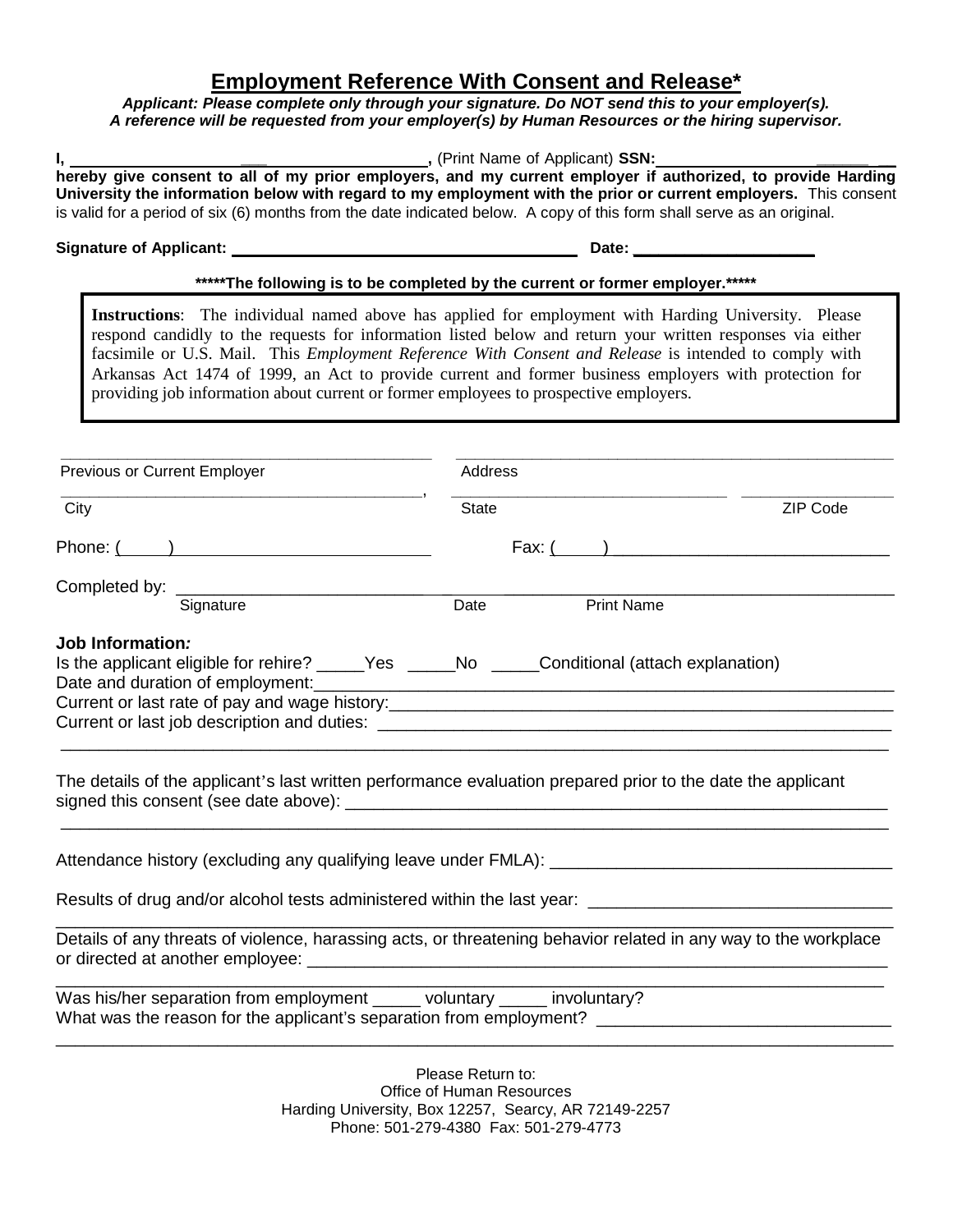# **Authorization to Release Reference Information**

\**Reference Not Valid Unless Sent by the Office of Human Resources Applicant: Please complete only through your signature. A reference will be requested once employment is obtained.*

Harding University is a Christian university of higher education. The purpose of the University is to give students an education of high quality that will lead to an understanding and philosophy of life consistent with Christian ideals. This is accomplished, in part, by having employees of the highest moral and ethical character.

I,  $\blacksquare$ 

hereby give consent to any Elder, Deacon, Minister or Ministry Leader to provide the information below with regard to my membership at

|                              |         |       |         | located in |
|------------------------------|---------|-------|---------|------------|
| (Print Name of Congregation) |         |       |         |            |
|                              |         |       |         |            |
| (Print Name of City)         | (State) | (ZIP) | (Phone) | (Fax)      |
|                              |         |       |         |            |
|                              |         |       |         |            |

I release and indemnify the person giving this recommendation (along with the stated congregation) from all liabilities, claims and actions that may arise from the recommendation given, a disclosure from this authorization, and any consequences to a disclosure.

This consent is valid for a period of six (6) months from the date indicated below. A copy of this form shall serve as an original.

**Signature of Applicant: Date:** \_\_\_\_\_\_\_\_\_\_\_\_\_\_\_\_\_\_\_\_\_\_\_\_

# **(This portion to be completed by an Elder, Deacon, Minister or Ministry Leader.)**

The above mentioned person is in good standing with the \_\_\_\_\_\_\_\_\_\_\_\_\_\_\_\_\_\_\_\_\_\_\_\_ church of Christ and I would recommend this individual to help Harding in accomplishing her mission.

| $\Box$ Yes | $\square$ No | $\Box$ Not known well enough to reply | $\Box$ Not on membership roll |
|------------|--------------|---------------------------------------|-------------------------------|
|            |              |                                       |                               |

| Signature: |           |         |         | Date             |  |  |  |
|------------|-----------|---------|---------|------------------|--|--|--|
|            | ⊐Minister | ∃Flder. | ⊐Deacon | □Ministry Leader |  |  |  |

Please Return to: Office of Human Resources Harding University, Box 12257, Searcy, AR 72149-2257 Phone: 501-279-4380 Fax: 501-279-4773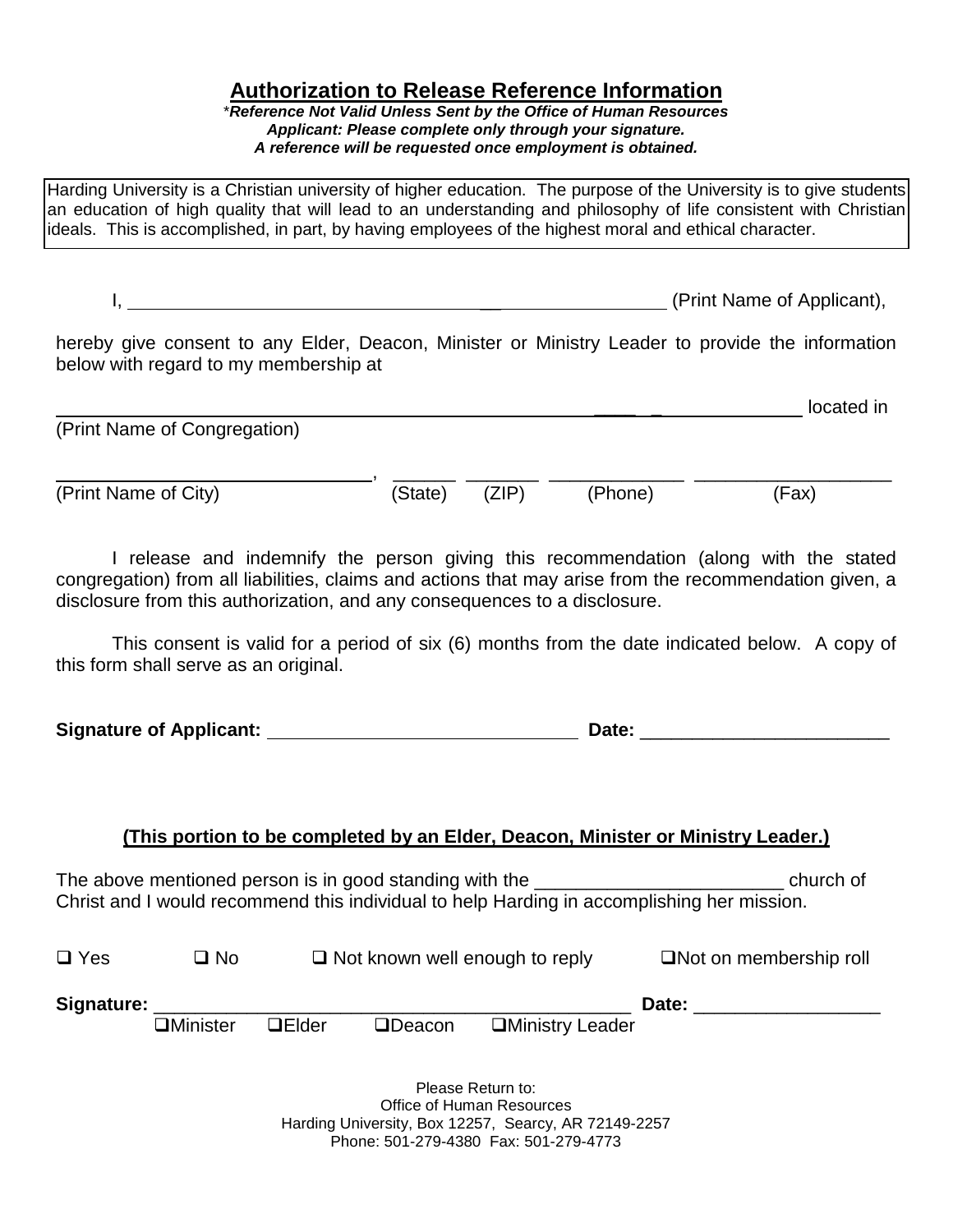

In connection with, and for the duration of, my employment (including contract for services) with you, I understand that investigative background inquires are to be made on myself including consumer, criminal, driving, and other reports. This information will, in whole or in part, be obtained from Acxiom Information Security Services (AISS), 6111 Oak Tree Blvd,  $4<sup>th</sup>$  floor, Independence, OH 44131, telephone 800.853.3228. These reports will include information as to my general reputation, character, mode of living, work habits, performance and experience along with reasons for termination of past employment from previous employers. Further, I understand that you will be requesting information from various federal, state and other agencies which maintain public and non-public records concerning my past activities relating to my driving, credit, civil, education and other experiences.

I authorize, without reservation, any party or agency contacted by this employer to furnish the above mentioned information:

| <b>Applicant Name</b>  |              | Date of Birth*       | <b>Social Security Number</b> |  |  |
|------------------------|--------------|----------------------|-------------------------------|--|--|
| Alias/Maiden Name (s)  |              |                      |                               |  |  |
| <b>Current Address</b> |              | City & State         | Zip Code                      |  |  |
| Driver's License #     | <b>State</b> | Prospective Employer |                               |  |  |
| Applicant's Signature  |              | Date                 |                               |  |  |

# **\*Date of Birth is being requested in order to obtain accurate retrieval of records.**

\_\_\_\_\_ **California, Minnesota & Oklahoma Applicants Only:** Please check here to have a copy of your consumer report sent directly to you. Minnesota and Oklahoma applicants will receive a copy direct from AISS. California applicants may receive a copy from either the prospective employer or AISS.

# **Notice to California Applicants**

Under Section 1786.22 of the California Civil Code, you have the right to request from AISS, upon proper identification, the nature and substance of all information in its files on you, including the sources of information, and the recipients of any reports on you which AISS has previously furnished within the two-year period preceding your request. You may view the file maintained on you by AISS during normal business hours. You may also obtain a copy of this file upon submitting proper identification and paying the costs of duplication services. Upon making a written request, you may receive a summary of your report via telephone.